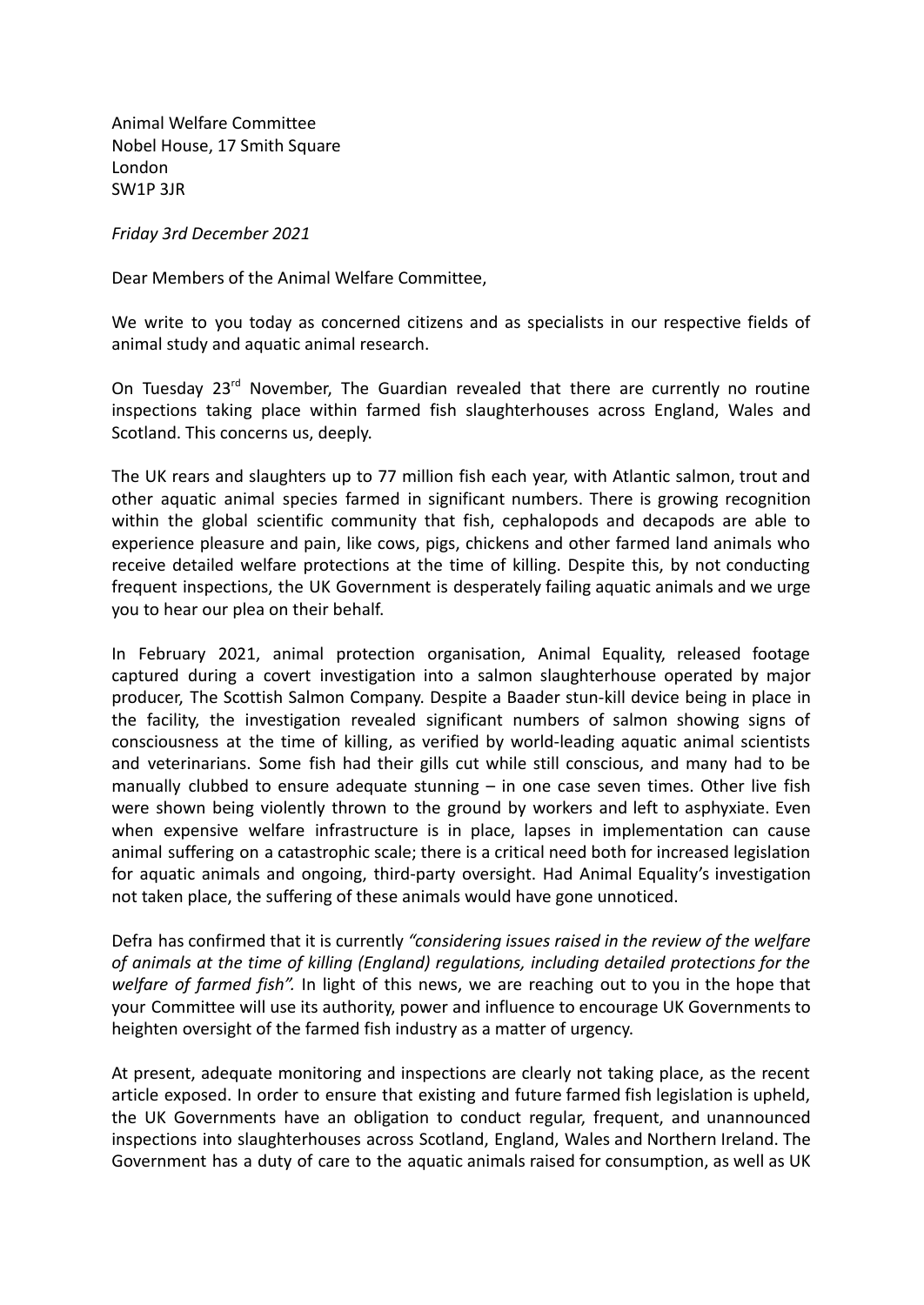consumers, to ensure that compliance is maintained and to penalise those companies who fail to meet expected standards. The industry cannot continue to be permitted to self-regulate.

To that end, we appeal to you to strongly encourage the devolved UK Governments to:

- Put in place consistency measures, where a certain rate of failure in any welfare metric triggers machinery halt, requires summoning of a vet, and provokes an official inspection of the facility by a Government official / neutral third-party.
- Hold aquatic animal slaughter facilities to the same legal standard as farmed land animal abattoirs, ensuring that they are subject to regular announced and unannounced inspections by the APHA, taking place no less than once per annum. A system of license probation and revocation ought to be implemented for non-compliance with WATOK laws.
- Make CCTV mandatory in farmed fish slaughter facilities, with impartial, third-party monitoring and, because animal welfare is in the public interest – even when taking place in private facilities – all mortality data, inspection results, and CCTV feeds ought to be published centrally, publicly and immediately by the commissioning body.

With a heavy reliance on opt-in certification schemes, and a lack of governmental oversight, aquatic animals are being seriously let down. Please, use your power to change this.

Yours sincerely,

1 **Marc Abraham** BVM&S, MRCVS

 $\overline{2}$ 

**Dr Jonathan Balcombe**

Biologist & Author of 'What a Fish Knows'

3

# **Dr Marc Bekoff**

Professor Emeritus of Ecology and Evolutionary Biology University of Colorado, US

# 4

# **Professor David Bilchitz**

Professor of Law University of Reading, UK & Professor of Law University of Johannesburg, South Africa & Vice-President International Association of Constitutional Law

5

**Dr Claire Blennerhassett**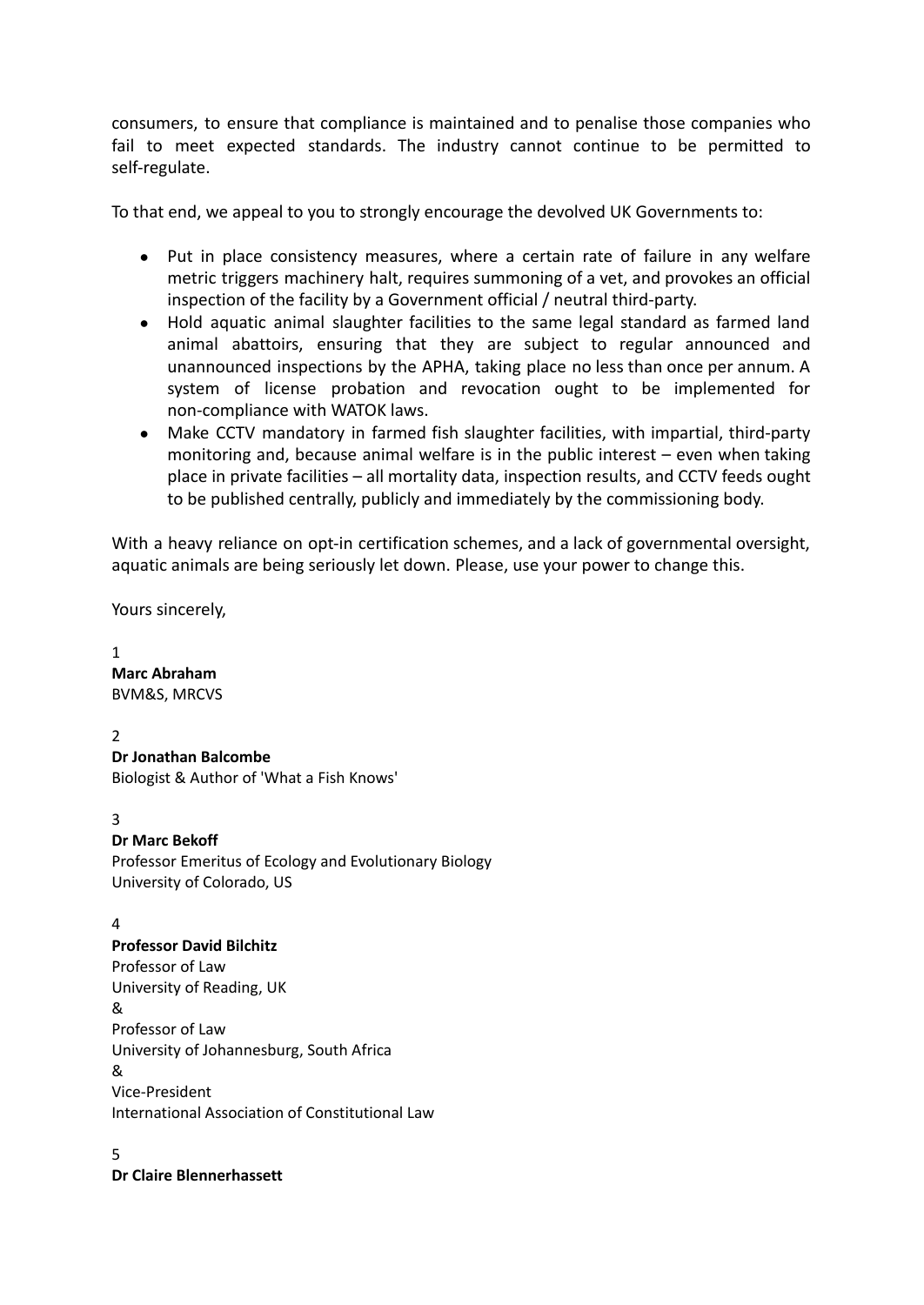Senior Lecturer, Faculty of Health, Social Care and Medicine Edge Hill University, UK

#### 6

#### **Mark Borthwick**

OOCDTP Doctoral Fellow: Salmon Farming

#### 7

#### **Sabrina Brando**

Director & Founder, Practical Animal Welfare Science platform AnimalConcepts, Spain & PhD Candidate University of Stirling, UK

#### 8 **Dr Bryony Chetwynd-Glover** BVSc MRCVS CertAqV

### 9

**Dr Julien Dugnoille** Senior Lecturer in Anthropology University of Exeter, UK

#### 10

#### **Ian J.H. Duncan** Professor Emeritus, Department of Animal Biosciences University of Guelph, Canada

### 11

**Wasseem Emam** Doctoral Researcher University of Stirling, UK

### 12

### **Dr Becca Franks** Research Scientist, Environmental Studies New York University, US

### 13

**Professor Stevan Harnad** Editor Journal of Animal Sentience & Professor of Psychology Université du Québec à Montréal, Canada & Adjunct Professor of Cognitive Science McGill University, Canada & Emeritus Professor of Cognitive Science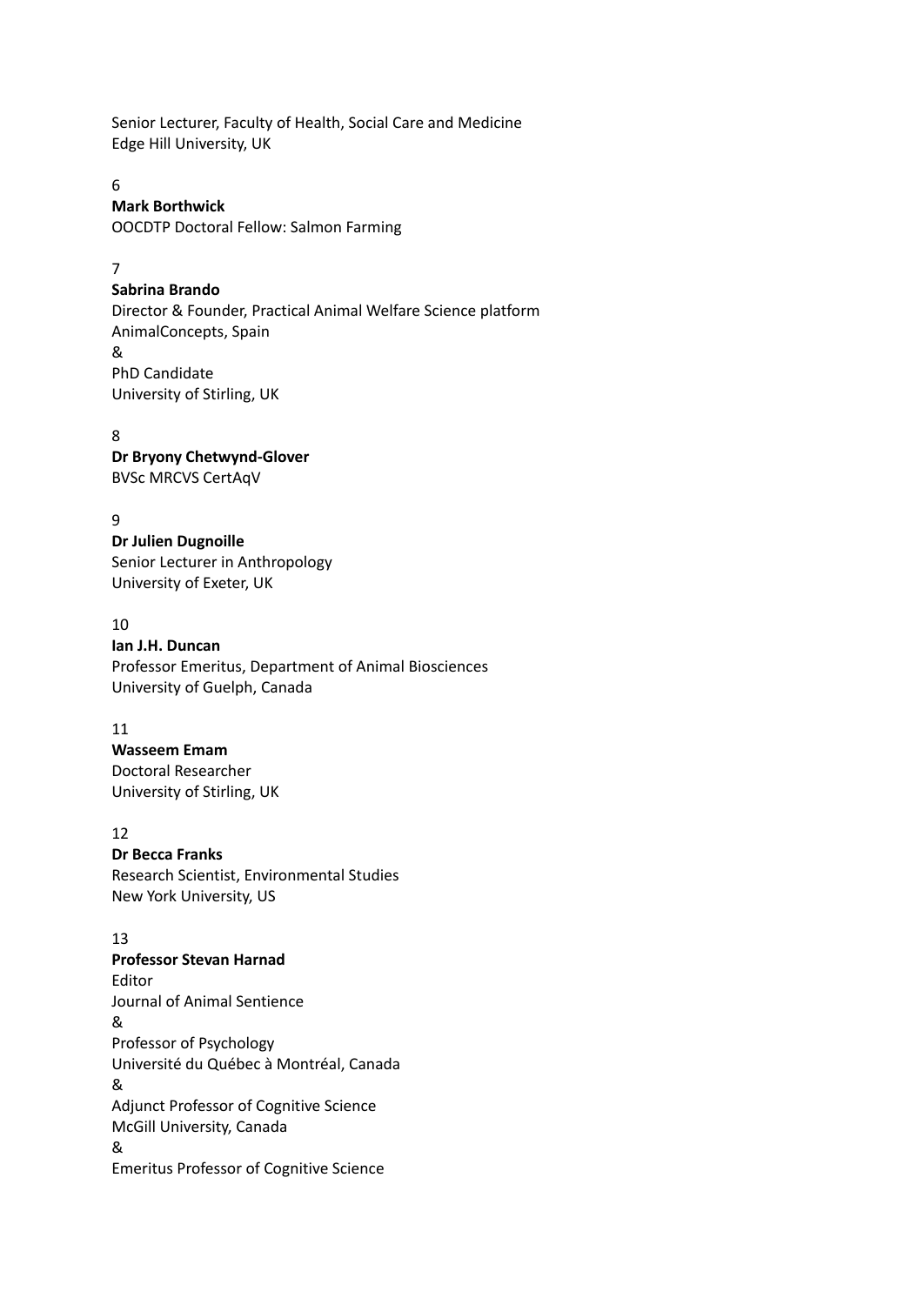University of Southampton, UK & Comité Consultatif Droit Animalier du Québec (DAQ), Canada

#### 14

### **Billo Heinzpeter Studer**

President Fair-Fish International Association & Guarantor Fish Ethology and Welfare Group, Portugal

### 15

### **Dr Gene Helfman** Emeritus Professor Odum School of Ecology University of Georgia, US

### 16

### **Dr Lara Herring**

PhD Research Assistant, Centre for Human Animal Studies Edge Hill University, UK

### 17

### **Professor Kathy Hessler**

Director, Animal Law Clinic & Director, Aquatic Animal Law Initiative Lewis & Clark Law School, US *Signed in personal capacity; title for affiliation purposes only*

### 18

### **Professor Andrew Knight MANZCVS, DipECAWBM (AWSEL), DipACAW, FRCVS, PFHEA**

Professor of Animal Welfare and Ethics & Founding Director, Centre for Animal Welfare University of Winchester, UK

### 19

# **Dr Christian Medaas**

PhD Research Fellow, Department of Social Anthropology University of Oslo, Norway

 $20$ **Dr Emma Goodman Milne** BVSc, MRCVS

21 **Catalina Lopez Salazar, BVetMed** Director, Aquatic Animal Alliance Aquatic Life Institute, New York, US

22

**Dr Lynne Sneddon** Principal Investigator